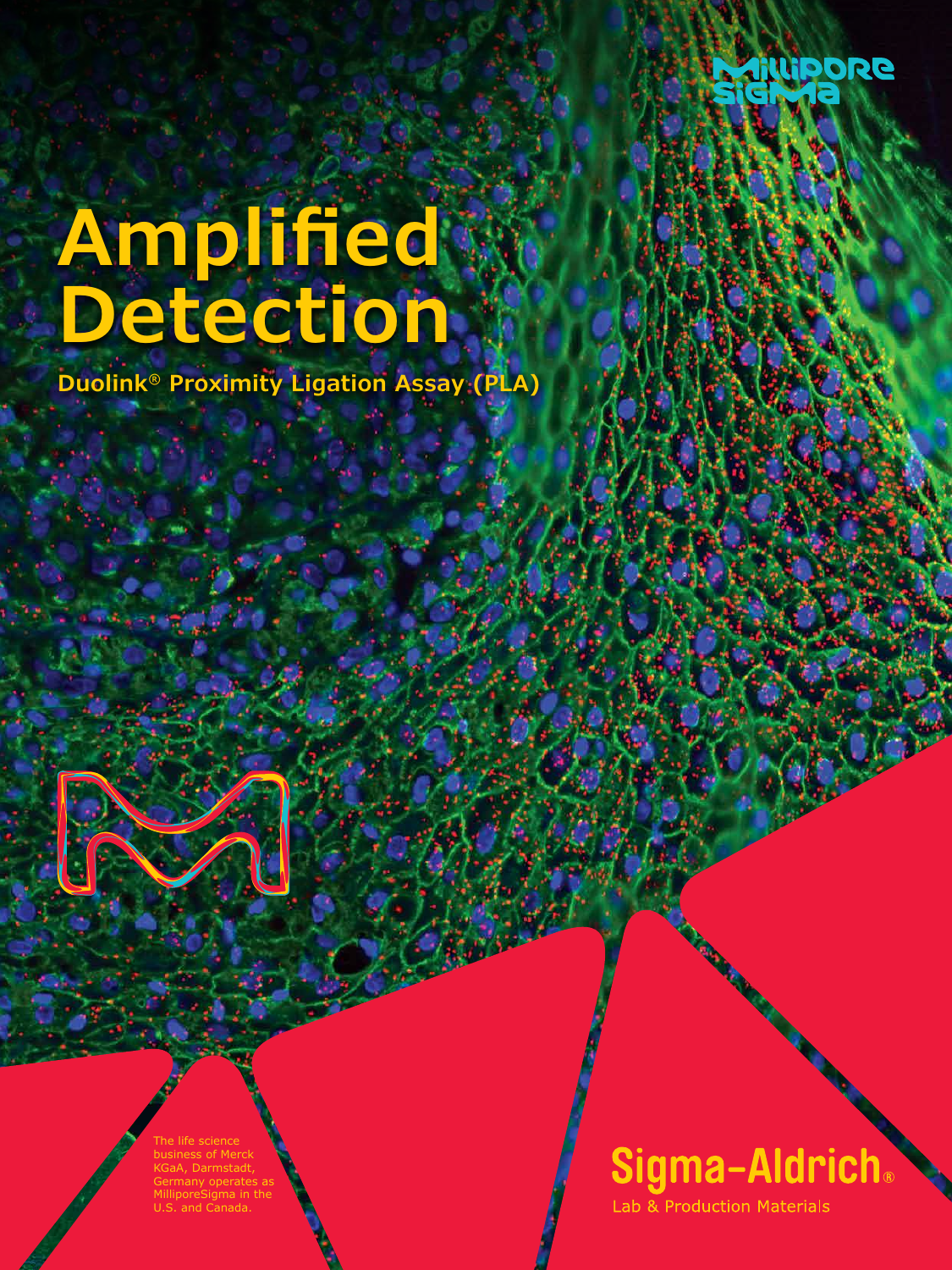**Inside every cell, there is a breakthrough waiting to be uncovered. The chance to change the origin of a human disease or discover the tell-tale signal of an irregular protein-protein interaction requires powerful investigative tools and a streamlined approach. Rely on Duolink® PLA to amplify protein signals by 1000x, allowing you to visually detect proteins and their interactions, all with a straightforward protocol.**

#### **Uncover the Opportunities in Your Research with Amplified Performance and Visual Results**

- **• Visualize protein interactions** both stable and transient
- **• Detect endogenous proteins** no overexpression or genetic manipulation
- **• High specificity** use of two antibodies/probes eliminates false positives
- **• Single molecule sensitivity** rolling circle amplification makes proteins visible
- **• No special equipment needed** standard immunofluorescence methods
- **• Publication-ready results** compare image results from indirect methods (Co-Ip/WB)

## **Applications of Duolink® PLA**

#### **Protein-Protein Interaction Detection and Quantification**

Proteins influence cellular function by interacting with other proteins, DNA, membrane components, structural components, etc. Duolink® PLA allows you to see these interactions within the cell, with clear, visual signals. The signal is generated only if the proteins of interest are within 40nm, therefore detecting interaction.

> Image shows detection of EZH2-H3K27me3 interaction with Duolink® PLA.

#### **Post-Translational Modification (PTM) Detection and Quantification**

Reliably detecting protein modifications, such as methylation or phosphorylation, can be challenging. Duolink® PLA allows you to detect PTMs with specificity and sensitivity. Use two antibodies, one for the protein, and one for its modification of interest. If the modification is present on the protein, then both antibodies should bind and generate a signal.

> Image shows detection of pEGFR with Duolink® PLA.

#### **Low Expression Protein Detection and Quantification**

Low abundance proteins and biomarkers can be missed due to lack of detection sensitivity with traditional techniques. Duolink® PLA allows you to detect as few as a single event. As long as you have the target specific antibodies, you will detect the protein. No overexpression or genetic manipulation is needed.

> Image shows detection of EGFR with Duolink® PLA.





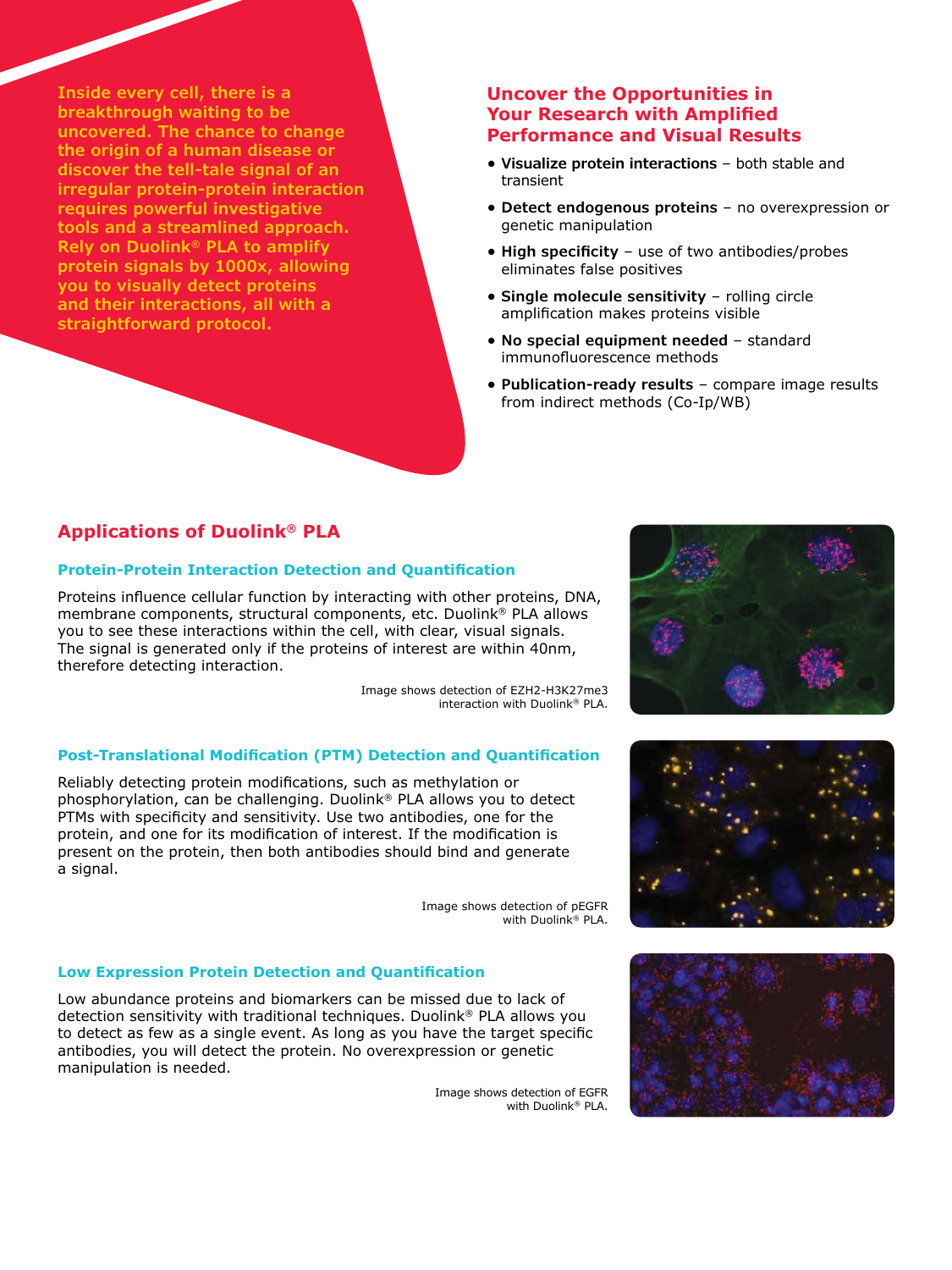### **Next-Level Immunodetection Technology**

Duolink® PLA is based on the proximity ligation assay (PLA) principle, and combines the specificity of secondary antibodies with the sensitivity afforded by rolling circle amplification to detect endogenous proteins in fixed cells and tissues. A pair of oligonucleotide labeled antibodies (PLA probes) generates an amplified signal only when the probes are in close proximity (<40nm).



enzyme are added

**Simple Protocol**

or two epitopes of a single protein.

With Duolink® PLA, you can detect, quantify, and visualize protein-protein interactions, post-translational modifications, and low expression protein detection with an easy-to-execute immunodetection protocol that is similar to traditional IF or IHC experiments, but yields far more sensitive signals.

Further your protein discovery with this simple and straightforward protocol that involves eight basic steps:

- 1. **SAMPLE PREPARATION** (cell or tissue slides, fixed and permeabilized)
- 2. **BLOCKING**
- 3. **PRIMARY ANTIBODY INCUBATION**
- 4. **PLA PROBE ADDITION**
- 5. **LIGATION** (hybridization of the connector oligos to PLA probe arms and ligation to form a template for rolling circle amplification (RCA)
- 6. **AMPLIFICATION** (and labeling of the RCA product by detection probes)
- 7. **SLIDE PREPARATION** (washes and coverslip mounting)
- 8. **IMAGING AND ANALYSIS** (use a fluorescent microscope)

For additional guidance on establishing protocols and executing experiments contact our experienced technical support team at **techserv@sial.com**.

## **Duolink® PLA Products**

to the amplified DNA.

To perform a Duolink® PLA experiment, you will need the following:

dot that can be easily visualized under a microscope.

- Cells or tissue samples (prepared for PLA experiments - mounted, fixed, permeabilized)
- Two primary antibodies (IHC, ICC or IF validated) generated in different hosts (mouse, rabbit or goat)
- Two PLA probes, one PLUS and one MINUS to detect the primary antibodies
- Detection reagents, fluorescent color of choice or brightfield
- Wash buffers
- Mounting medium

Recommended accessories include:

- hydrophobic pen
- humidity chamber
- heat transfer block
- freezer block
- staining jar
- shaker